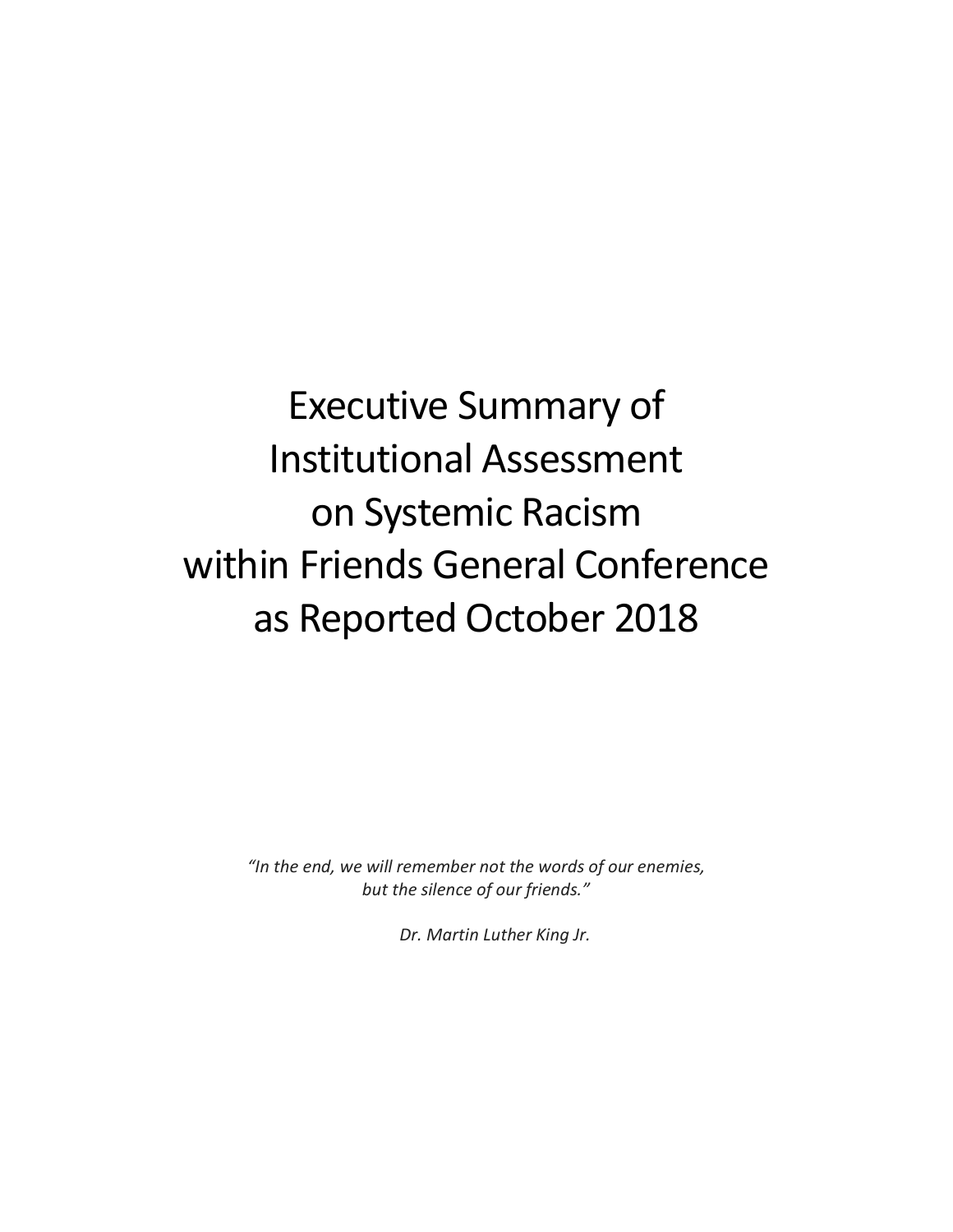# **Overview and Project Aim**

The Institutional Assessment is a direct response to the events at the 2016 Gathering that encapsulates the long history of lived experience of Friends of Color of systemic racism among Friends. A similar assessment focused on Indigenous Peoples, classism, ageism, and disability is encouraged in the future. We hope the results of this assessment may inform FGC's inclusion of Friends from all communities.

## **Process and Planning Stage**

In 2016 the entire nation was confronted with media stories of unarmed people of color being killed by the police, with numerous accounts of racial intimidation and violence ever present in our daily lives. This was the environment in which the 2016 Gathering met in St. Joseph Minnesota. There, Friends of Color had multiple experiences and related stories of racism at the College of Saint Benedict and in the surrounding St. Joseph community. This includes the dismissal of the seriousness of the stories by some Friends of European descent of the demonstrated racism. A small group of Friends were moved to petition FGC staff and Central Committee representatives to address the systemic racism within our organization.

More than 358 Friends signed the petition during and after the Gathering. Yearly Meetings raised the issue of racism within our communities. In October 2016, Central Committee, after discernment, approved a minute that directed development staff to raise money to support the Institutional Assessment on Racism. If the money raised was sufficient, said the body, a consulting firm would be hired to train and guide a group of Friends through the assessment. A total of \$63,455 was raised within six months and we were ready to move forward by 2017 Gathering. Friends donated generously and donations for the assessment came in from sixty-two individuals, twenty-one Monthly Meetings, four Yearly Meetings and one foundation.

As the Development Staff sought funding for this enterprise, the Committee on Nurturing Ministries recruited four volunteers to serve on the Institutional Assessment Working Group (IAWG) whose charge was to review the research done on potential consultants, select a consulting group to work with us, manage the logistics of the assessment including communicating its progress and identify a small team to collect data and write the report. The four volunteers, Sharon Lane-Getaz, Justin Connor (coclerks) Carolyn Lejuste, and Marvin Barnes were joined by Vanessa Julye, the staff person assigned to the assessment, Frank Barch, FGC Presiding Clerk and Barry Crossno, FGC General Secretary served ex-officio.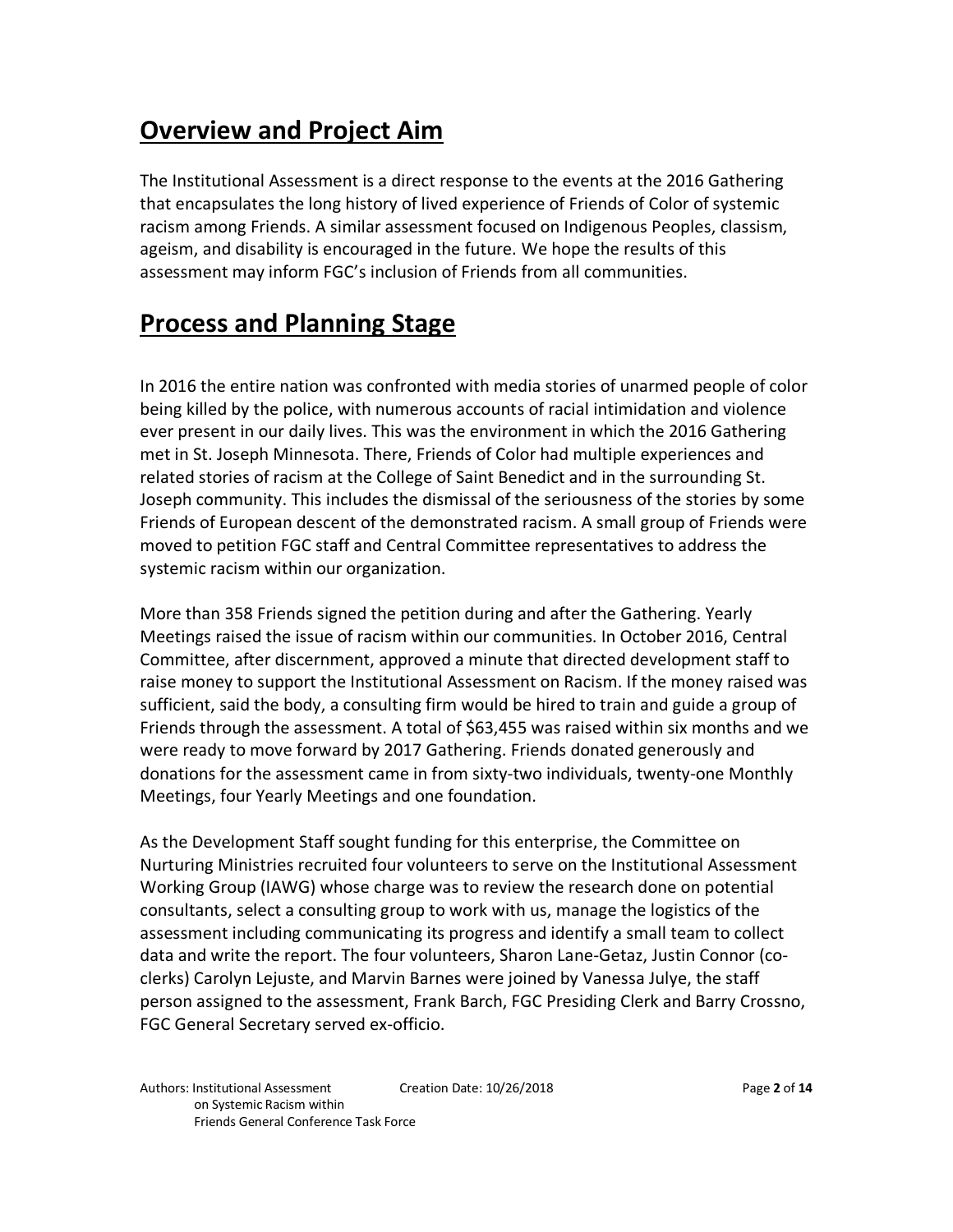The Diversity Committee prepared a request for proposals that went out to consulting firms. Once the funds were obtained, FGC contracted with Crossroads Antiracism Organizing and Training. See the Crossroads web site at: http://crossroadsantiracism.org

Crossroads teaches their clients participatory research where the subjects of the research learn and implement research methods, analyze the findings and write the report. Thus, the people studied engage with the materials, do the work and own the results. This approach is used in Popular Education and grows out of the work of Paulo Freire and others working in liberation theology movements in Central and South America.

Once a contract was signed with Crossroads, the IAWG began to identify Friends willing to serve on the Task Force. A team of twelve people was created, with half being Friends of Color and half being Friends of European descent. The four volunteers serving on the IAWG and Vanessa Julye as FGC Staff for the Institutional Assessment all joined the Task Force. Four Adult Young Friends were intentionally recruited to be part of the twelve Task Force members.

During the third weekend of November  $17<sup>th</sup>$  -  $19<sup>th</sup>$ , 2017, forty-three representatives of FGC, identified by the IAWG as primary stakeholders in the organization convened at Stony Point Retreat Center in Stony Point, NY to attend an intensive Crossroads antiracism training. The intent of inviting these specific representatives was to create a shared understanding of *systemic racism* among the volunteer leadership and staff of FGC. Representatives included all staff, committee clerks, some yearly meeting representatives and the members of the Institutional Assessment Task Force. The training was the result of six months of spirit-led work by the Institutional Assessment Working Group (see Appendix A of the full report).

At the 2017 Gathering at Niagara University (Niagara Falls, NY), Marvin Barnes and Carolyn Lejuste offered a series of presentations that projected a timeline for the Institutional Assessment. In 2018, a decision was made to extend the opportunity for Friends to complete the survey offered by the Task Force. The extension impacted the data analysis and report writing to the extent that the report was finalized just before this Central Committee Meeting.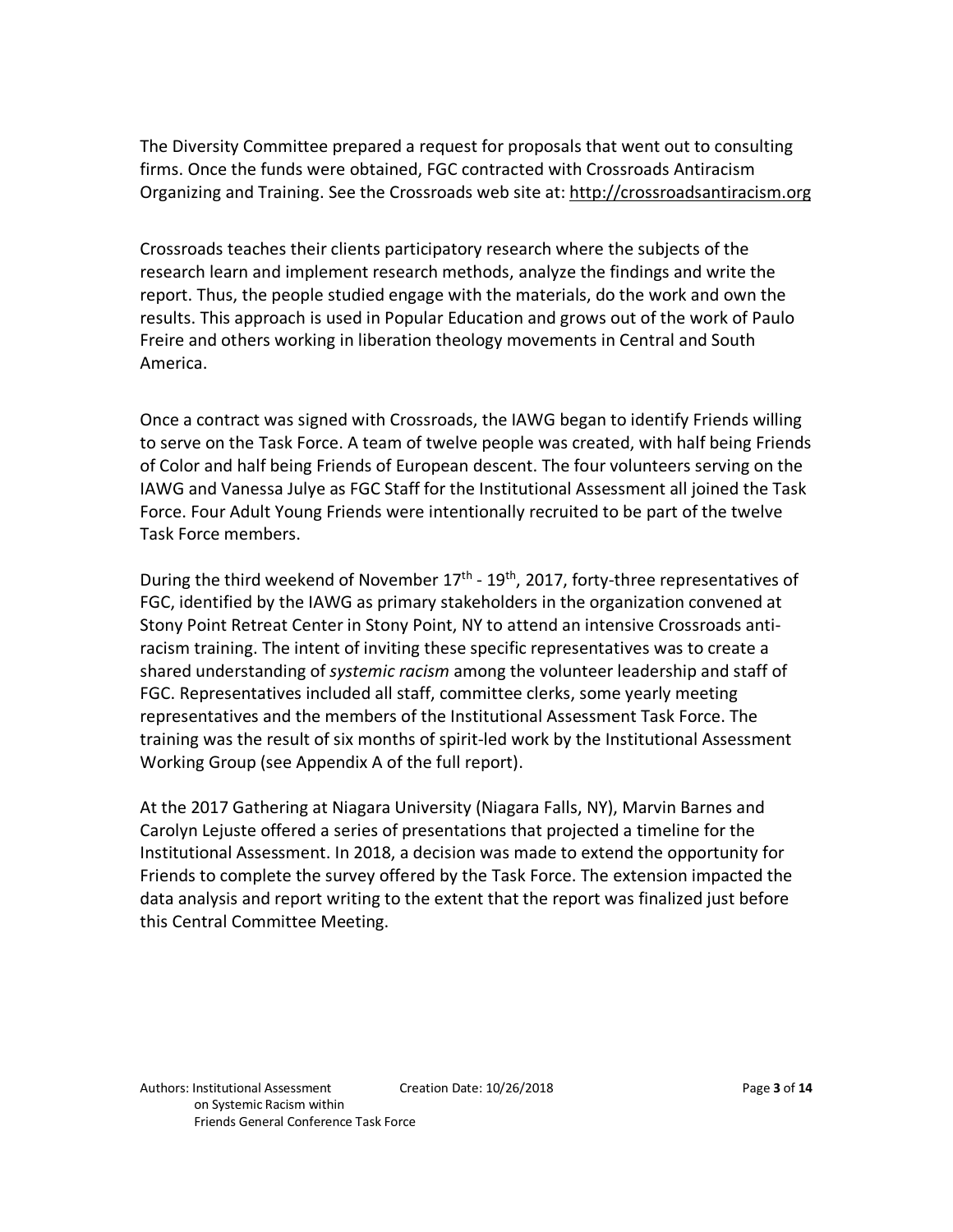## **Initial Discernment Stage and Data Gathering**

Racial equality within the Religious Society of Friends and specifically Friends General Conference has been one of struggle and confusion with occasional bright spots. Friends have striven to address the issues of racism in our secular communities in both Canada and the United States. These struggles have had a basis in the values that Friends have historically held. On occasion, Friends have codified these values into statements to guide additional work in the area of racial equality.

Following the conclusion of the two-and-a-half-day workshop, the twelve-member Institutional Assessment Task Force remained to learn from Crossroads how we would collect and analyze information regarding systemic racism within FGC. In order to effectively undertake its work, the Task Force formed three subgroups to gather assessment data:

- **The Continuum team** reviewed Crossroads' six-stage continuum (listed in Continuum section of the full Task Force report p. 27). This team proposed over thirty statements based on this continuum to the survey team.
- **The Power Analysis team** examined FGC documents using a "matrix of domination" filter. To what degree does our Quaker culture uphold white supremacy and marginalize subcultures. "How might Quaker practice, programs, etc. benefit white society and oppress People of Color?"
- **The Survey team** developed and executed an online survey with input from initial focus groups and the other two teams. They used themes arising from the survey to create a facilitation handout that was used for focus groups during FGC Gathering and at several Yearly Meetings.

### **Design**

The continuum group guided the development of questions that map back to key indicators of anti-racist transformation. The survey included 15 demographic questions, one open-ended question and 59 main questions which have been clustered around 10 themes: Monthly Meeting Engagement, Yearly or Monthly Meeting Engagement, Welcoming, Governing Structure, Participatory Decision-Making, Finance and Budget Equity, Racism and White Privilege, Racial Tension and Conflict Resolution, Dominant Worldview, and Overcoming Cultural Exclusivity. By asking multiple related questions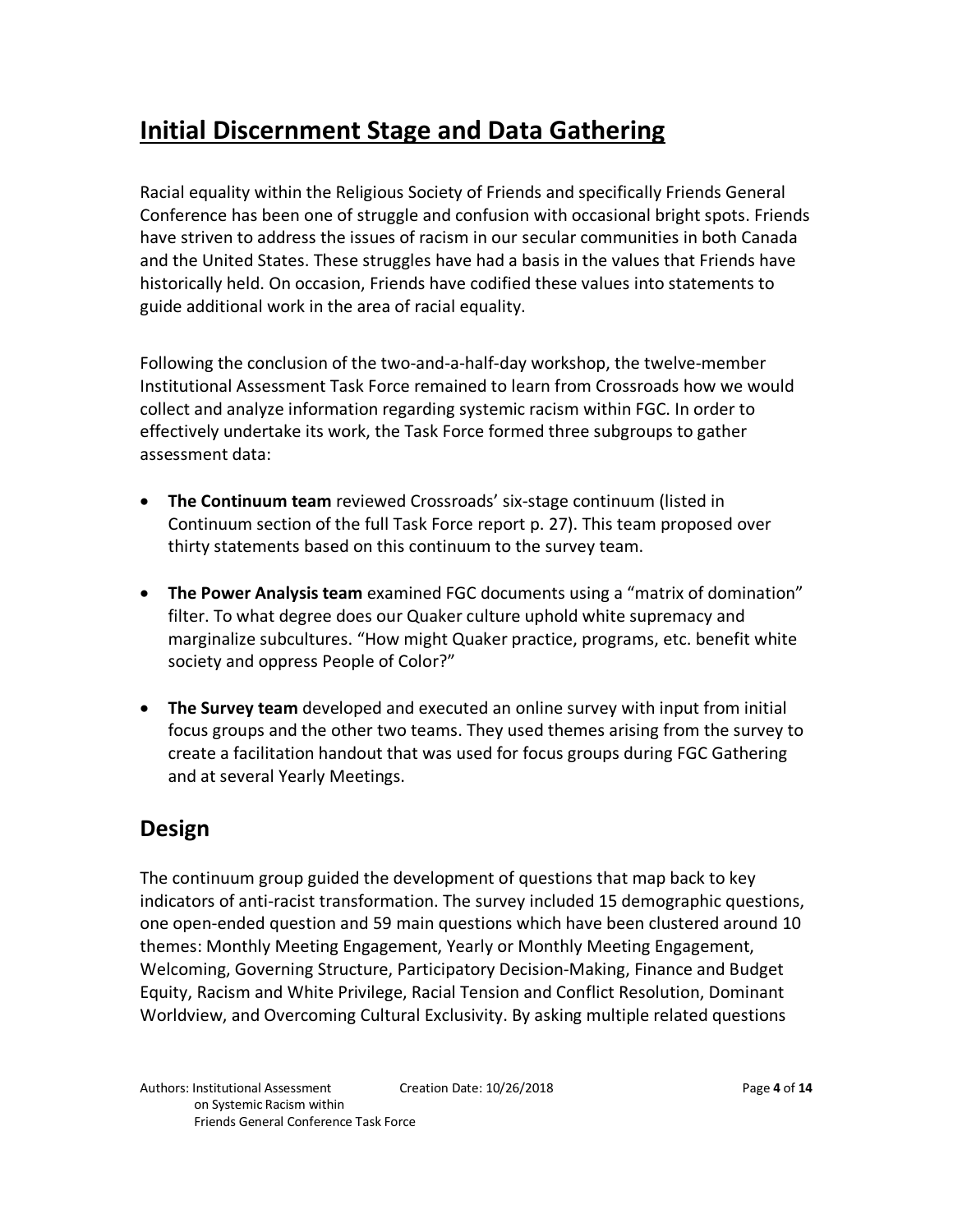the reliability of our results is improved (internal consistency of the survey was measured at 95%). To complement the findings of the focus groups and survey, historical FGC data was uplifted and reviewed for indications of past problems and efforts in dealing with systematic racism within the organization. From this effort, the Task Force determined that the best way to report on systemic racism within FGC was to present a portion of the history of FGC through the stories of Friends and the data in parallel.

## **Evolution of Data Gathering**

The data collection proceeded along parallel paths that converged during the report writing process. One stream of evidence was from 1,168 responses and open-ended statements collected from the survey conducted by the Institutional Assessment on Systemic Racism Task Force. Another source of evidence was from the discussions held during the 17 Focus Groups held at summer sessions of Yearly Meetings and at the Gathering. The third stream of evidence stemmed from the personal stories, testimonies and history of tension between FGC and People of Color that remained unresolved over many decades.

# **Summary of Findings**

While analyzing the survey data, focus group transcripts and the experiences of Friends of Color in FGC, we found that while FGC seeks to welcome People of Color to the Religious Society of Friends, the depth of tension and experience of racism faced by Friends of Color has never been fully heard nor understood by white/European-American Friends. Conflict avoidance has ruled the day. Whistle blowers have often been deemed troublemakers and have been sidelined or simply have chosen to leave our blessed community with no resolution to the conflicts that have arisen.

When surveyed Friends describe themselves as non-racists and even as anti-racists. White/European-American Friends will say that "we don't see a problem". Our Monthly and Yearly Meetings have written minutes, epistles, and public statements regarding racism, white supremacy, and related topics in the world at large. We offer workshops on racism and white supremacy. However, white/European-American Friends often fail to see or credit the overwhelming evidence that Friends of Color have not felt at peace at our Gatherings or that the words and actions of white/European-American Friends continue to perpetrate violence against Friends of Color.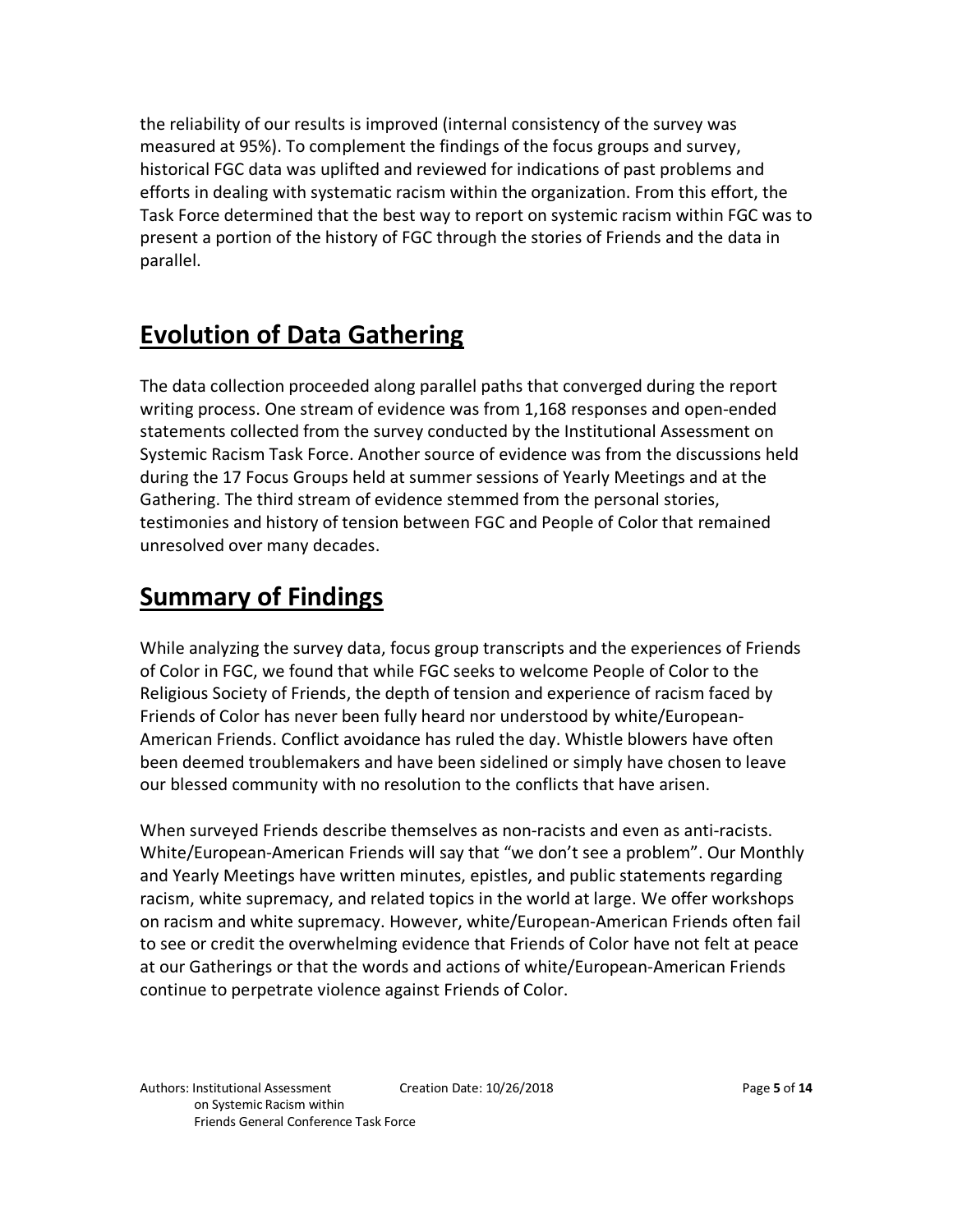Survey respondents report that many Quaker traditions reflect and/or are rooted solely within white/European-American culture. Our board and staff are primarily accountable to people of European descent. Our meeting walls do not reflect a diverse, blessed community. Our nominating process tends to reinforce the status quo. The projects and services to which we commit our funds do not typically address racism. In light of what we in fact do, how can we, in all truth, name ourselves as anti-racists? What evidence is there for making this aspiration our lived reality?

What is the status quo? In their survey responses, many Friends reported that they perceive FGC's governing structure as non-egalitarian, non-transparent, and hierarchical. Friends on Central Committee admit there are only a few people who know how to get things done. Decisions within FGC are most often made by Friends of European descent. Our decision-making process tends toward secrecy rather than transparency. These traits describe a club-like institution that is passive about its role in anti-racist work.

It's time for real change. It's time to look into the mirror and see ourselves clearly. We must act now. It's time we truly transform ourselves, to model what it means to work toward an anti-racist society by transforming what FGC does, how we do it and who is included in the process. The Spirit is calling Friends to do this work. Will we answer this time? Are you with us on this journey?

## **Recommendations:**

Our recommendations are arranged in three sections: Two minutes that were presented for Central Committee's approval at its October 2018 meeting; requests regarding the organizational structure for Friends engaged in that discernment; advice for the proposed Anti-racist Transformation Implementation Group describing ways forward to becoming an anti-racist organization.

#### **I. Central Committee Minutes**

A. Minute 1 – as approved on October 28, 2018

Central Committee resolves that in all FGC decision-making processes during FY 2019, each body shall answer the following query with respect to each decision, "How does this decision support FGC in its goal to transform into an actively anti-racist faith community?"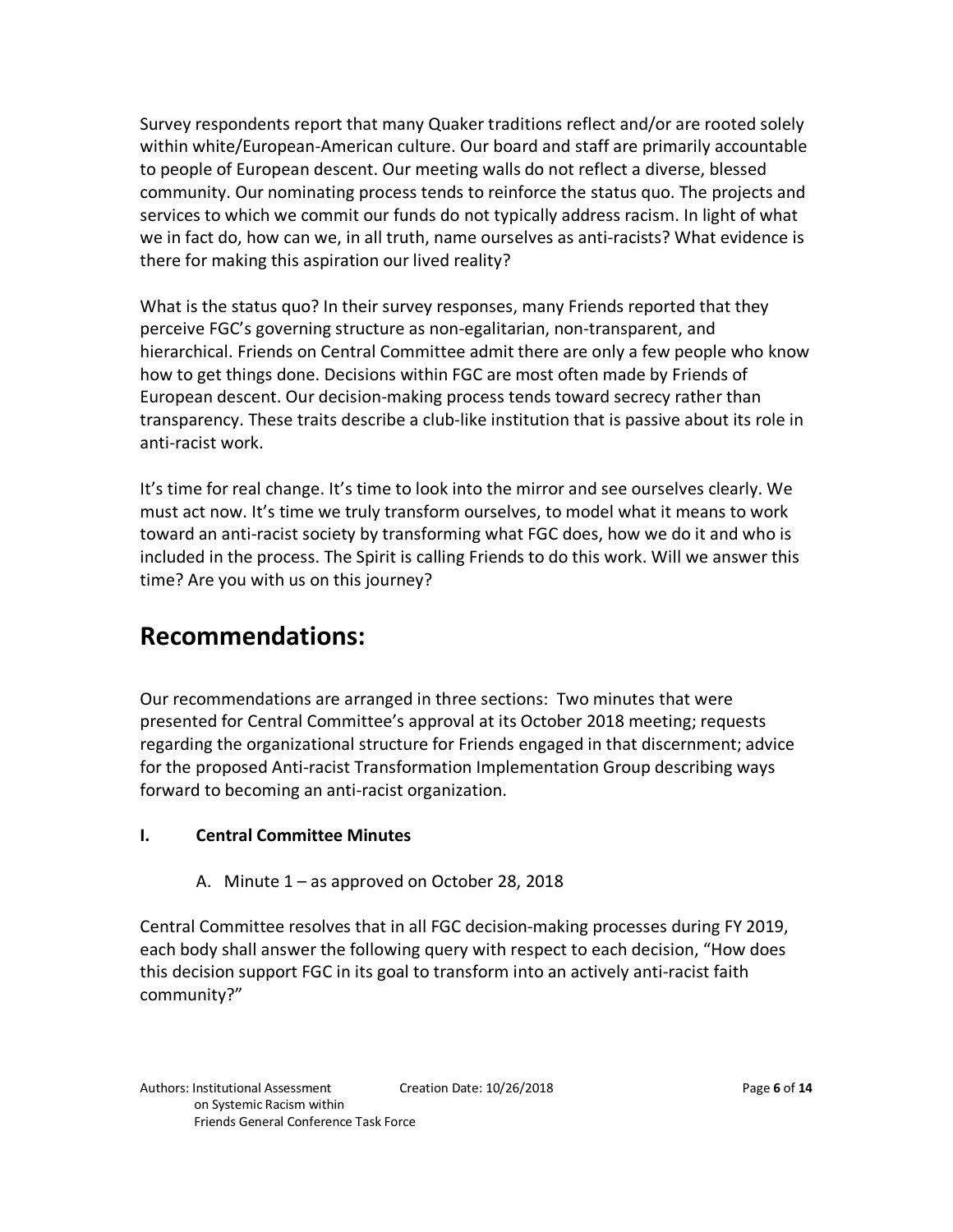B. Minute 2 – as approved on October 28, 2018

Central Committee approves the establishment of a group to implement the work of the Institutional Assessment on Systemic Racism within Friends General Conference. Its charge shall be to guide the transformation of Friends General Conference into an antiracist organization.

Consistent with the decision of Central Committee in 2017 to prioritize the work of antiracism, FGC commits to work to eliminate white supremacy within the Religious Society of Friends and model anti-racism, as we support the work of the implementation group.

Central Committee authorizes the Institutional Assessment Working Group (IAWG) to serve as a naming committee to bring forward the names of eight Friends to serve on this implementation group. The names for the implementation group shall be brought forward for approval to Executive Committee at its winter 2019 meeting. The individuals to be recommended shall constitute at least 50 percent Friends of Color and consideration shall be given to include Young Adult Friends and broad geographic representation.

The implementation Group will use the information and recommendations from the Institutional Assessment on Systemic Racism within Friends General Conference 2018 report to begin their work and its work shall not be limited to the scope of the report and its recommendations. The implementation group shall be accountable to Central Committee and will report its progress to each Executive Committee Meeting and annually to Central Committee. Central Committee authorizes the IAWG to propose an appropriate budget to support the work of the implementation group and authorizes the Executive Committee to approve that budget at its winter 2019 meeting.

#### **II. Organizational Structure**

The following recommendations address questions relating to Organizational Structure and shall therefore be forwarded to FGC Central Committee and Executive Committee for their further consideration.

- 1. Change the governance of FGC to be more multi-racial and multi-cultural, inclusive, nonhierarchical, egalitarian, efficient, anti-racist and possibly smaller.
	- a. Assure the efforts of other working groups whose charge is to consider changes in FGC organizational structure and culture includes the goal of becoming an anti-racist organization.
	- b. Develop a structure that allows us to more fully receive the spiritual gifts of Friends of Color and Young Adult Friends in all of FGC functions.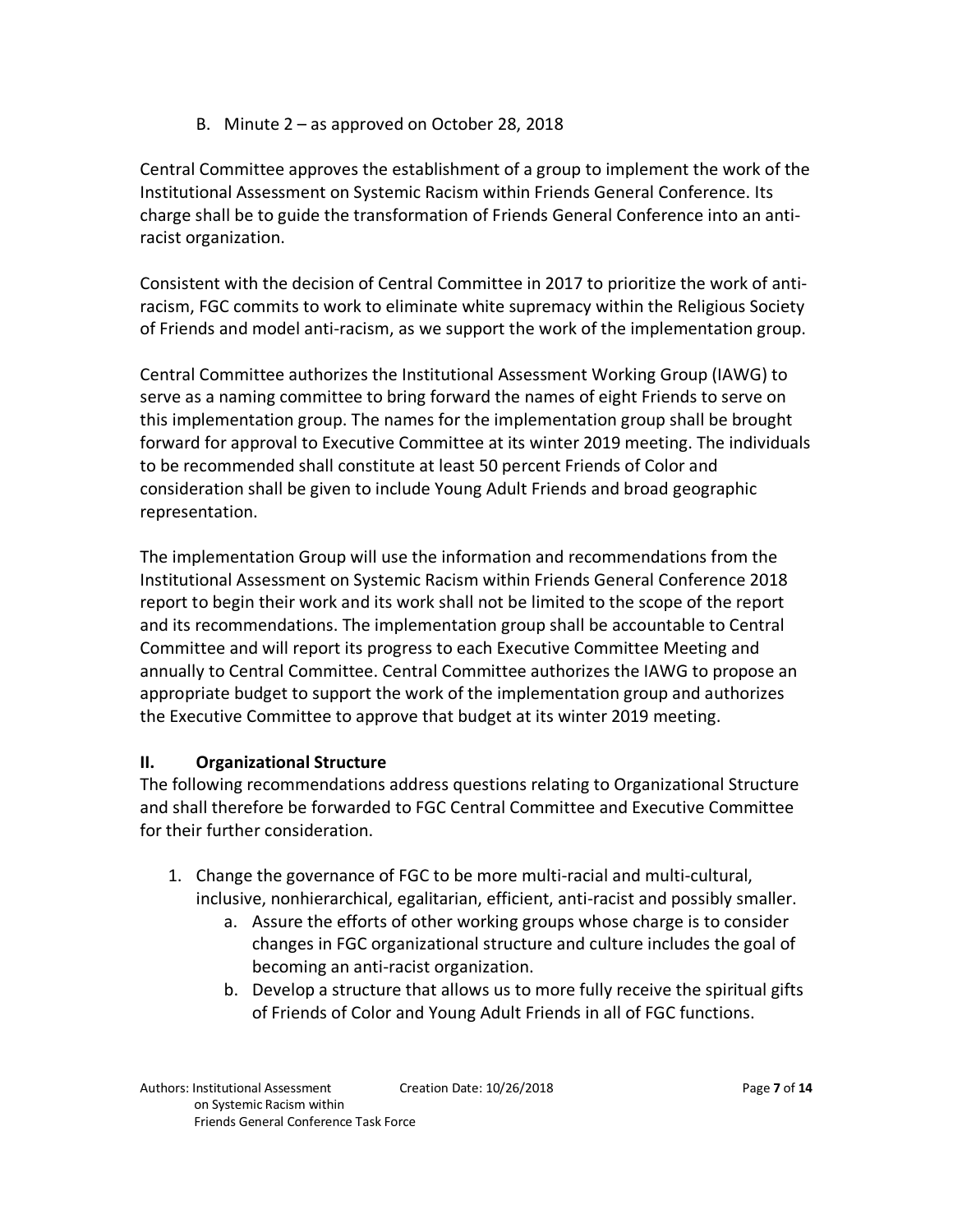- c. Create a functioning and standardized communication mechanism with YM and co-opted representatives to Central Committee.
- d. Develop a comprehensive communication strategy specifically for further inclusion of Friends of Color and Adult Young Friends including with regard to the use of technology.
- e. Make the governing body more racially, culturally and age diverse, and consider making it smaller.
- f. Improved orientation for those serving on the governing body.
	- i. Use the Diversity Committee's resources to assure understanding of systemic racism and structural racism within the organization.
	- ii. Provide training to all (old and new) Central Committee members in the body's decision-making processes and provide the query in Minute 1 (above) in advance of all meetings.
	- iii. Know and use the gifts of new volunteers fully and immediately.
	- iv. Have a trained buddy for new volunteers
		- 1. Develop guidelines for the buddies
		- 2. Consider pairing new volunteers of color with either other Friends of Color or Friends of European descent who have participated in anti-racist training.
- g. Develop and maintain a nominating data base that includes Friends of Color which is available to nominating committee as committee membership changes
	- i. Ask Monthly Meetings and Yearly Meetings to collect and provide to FGC demographics of their Monthly Meetings that include age and race.
- h. Provide opportunities and resources for Friends of Color who live in the West to fully participate in FGC governance by holding meetings in a variety of geographical locations across North America.
- i. Develop and implement a racial harassment policy and complaint procedure for staff and volunteers.
- 2. Consistent with the review of priorities at the 2017 Central Committee Meeting and the sense that the FGC Ministry on Racism Program is one of its highest priorities, FGC shall increase its support of FGC's Ministry on Racism program by:
	- a. Making the coordinator a full-time position; and
	- b. Moving back to the original name of Committee for Ministry on Racism (CMR) from the current Transforming.
	- c. Re-instating the requirement that the Committee for Ministry on Racism is comprised at a minimum by 50% People of Color; and
	- d. Increasing the capacity and financial resources of Ministry on Racism Program to provide anti-racism learning opportunities for Yearly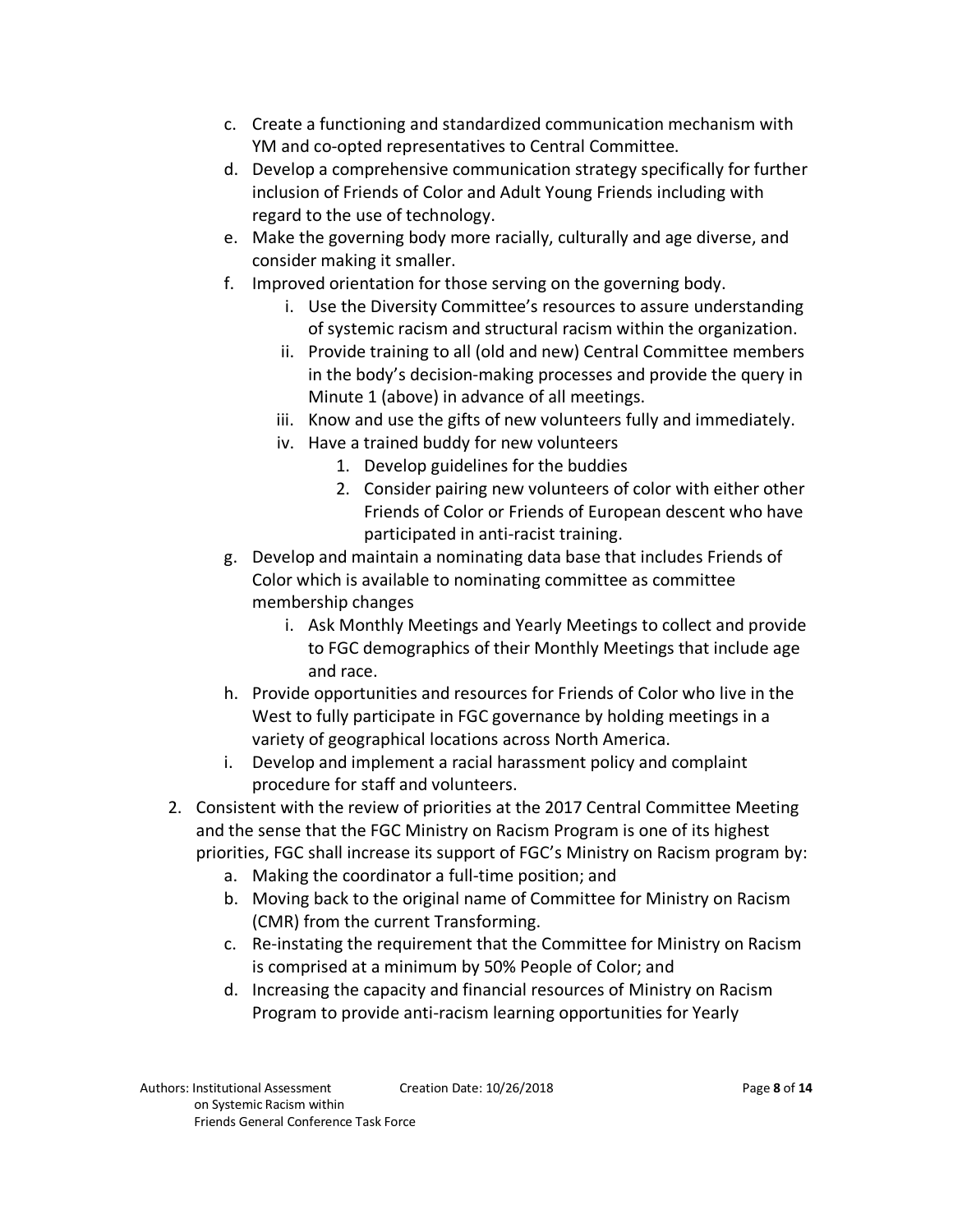Meetings and Monthly Meetings (similar to the Traveling Ministries program)

- 3. The role of FGC's Diversity Committee will be to:
	- a. Continue to assure every staff meeting includes time for increase awareness of racism.
	- b. Ensure that new employees' orientation includes individual and systemic racial awareness
	- c. Support Gathering Planning Committee orientation regarding racism. Reinforce FGC commitment to lifting voices of People of Color in Gathering Evening Programing by inviting speakers who represent a diverse mix of race, gender, age, etc.
	- d. Develop and deliver annual racism and racial justice awareness programing for yearly Central Committee meetings.
- 4. FGC shall conduct a detailed review of its policy & procedures with a view to considering the intentional and unintended consequences and the impact on the participation of Friends of Color.

#### **III. Implementation Group**

The following Recommendations shall be forwarded to the newly established Anti-Racism Transformation Implementation Group for its consideration and for it to bring appropriate recommendations for action before Central Committee, Executive Committee and/or other appropriate FGC bodies:

- I. Seek Friends of Color to serve in positions (volunteer and staff) of leadership
	- a. Identify and engage Friends of Color in Monthly Meetings to consider FGC service.
	- b. Specifically ask Yearly Meetings to nominate Friends of Color to Central Committee.
	- c. Provide enough resources to assist Friends of Color to serve FGC
	- d. Make every effort to bring in new Friends of Color rather than further burdening the few Friends of Color currently serving in leadership capacities with FGC.
- II. Develop a means to examine and change Quaker traditions, language and process developed by European ancestors to be inclusive of other cultures.
- III. Have Development Staff seek funding to implement the recommendations including but not limited to:
	- a. Create an endowment to offer funds for People of Color and other underrepresented communities to support volunteers' travel to committee meetings and hospitality (paid accommodations) beyond local Friends.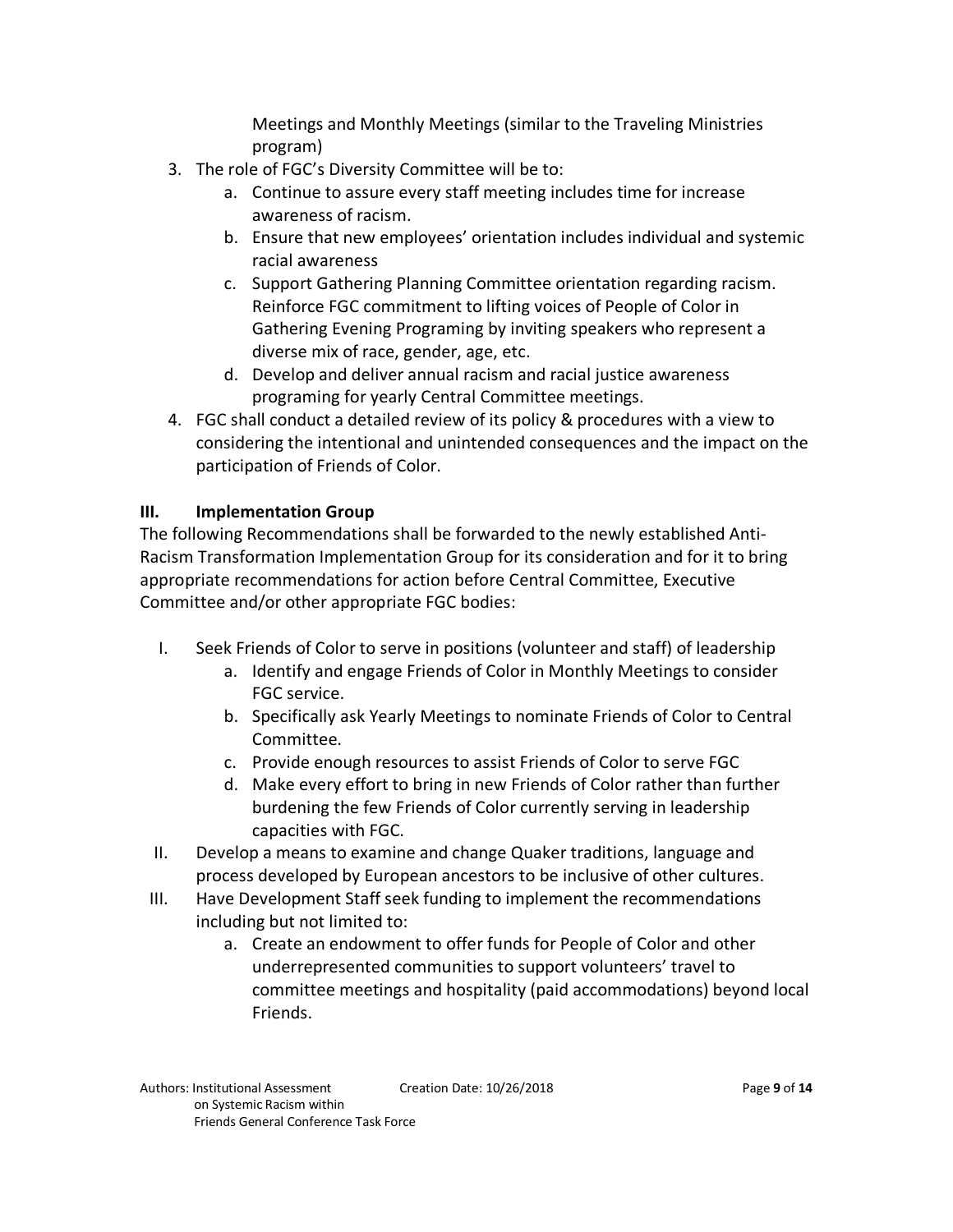- b. Increase the Bayard Rustin Fund so it can continue to provide travel support for Friends of Color to participate in FGC sponsored events including the ability to supplement registration fees for FGC sponsored events.
- c. Commit to solving the barriers People of Color face that preclude them from fully functioning as a volunteer for Central Committee and other FGC activities.

### **Statement made at Central Committee by the Task Force**

Central Committee is the governing body of FGC whose membership is comprised of more than 120 Friends from Yearly and Monthly Meetings that span the United States and Canada. At the Central Committee meeting of October 24-28, 2018, the Institutional Assessment Task Force (IATF) brought forward its work, including a minute, an executive summary, and the full report.

At Central Committee, the IATF brought forward the following minute for discernment:

#### **IA Task Force Minute**

Central Committee approves the establishment of a group to implement the work of the Institutional Assessment on Systemic Racism within Friends General Conference. Its charge shall be to guide the transformation of Friends General Conference into an anti-racist organization.

Consistent with the decision of Central Committee in 2017 to prioritize the work of anti-racism, FGC commits to model and work to eliminate white supremacy within the Religious Society of Friends, and to support the work of this implementation group.

Central Committee authorizes the Institutional Assessment Working Group (IAWG) to serve as a naming committee to bring forward the names of eight Friends to serve on this implementation group. The names for the implementation group shall be brought forward for approval to Executive Committee at its winter 2019 meeting. The individuals to be recommended shall constitute at least 50 percent Friends of Color and consideration shall be given to include Young Adult Friends and broad geographic representation.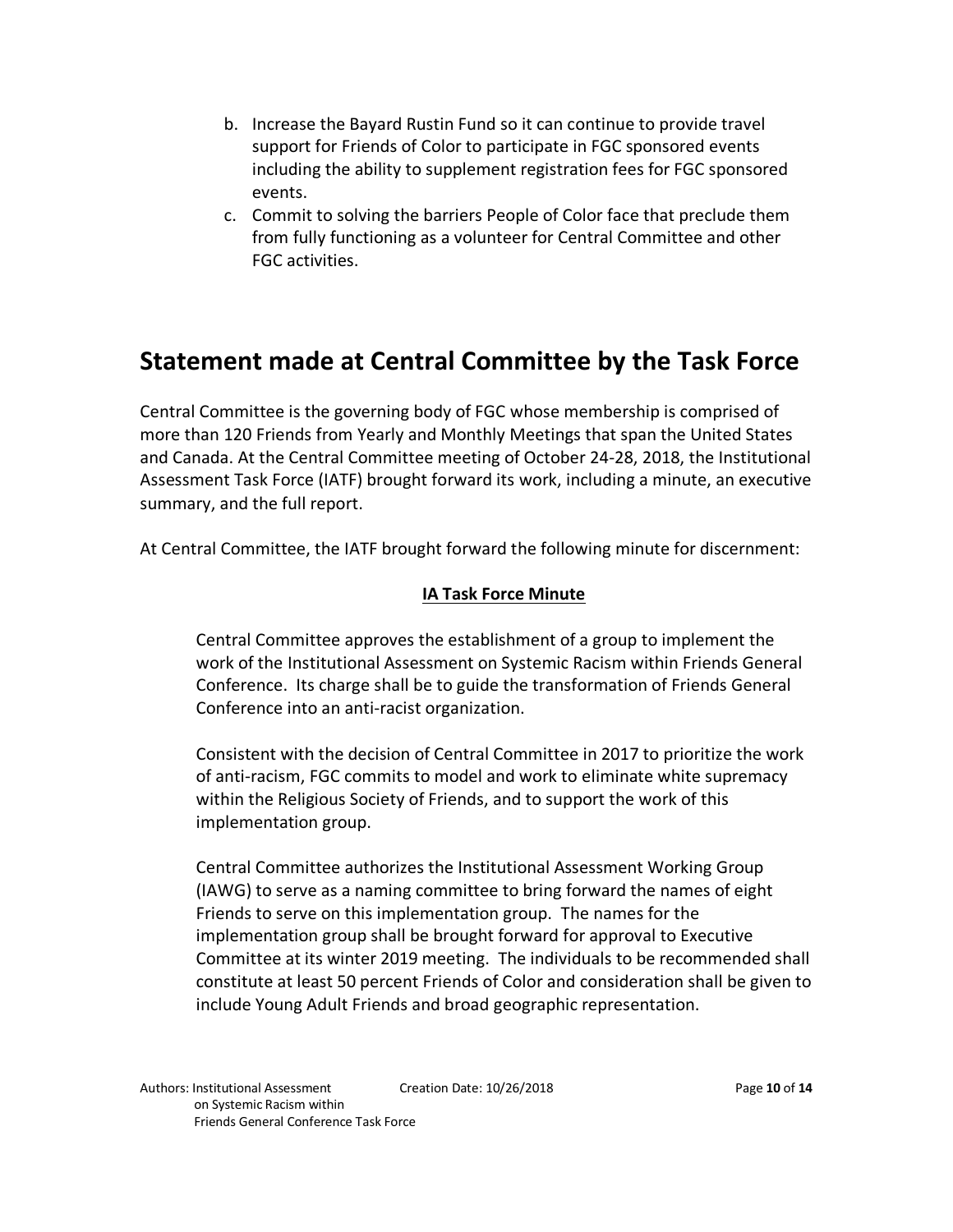The implementation Group will use the information and recommendations from the Institutional Assessment on Systemic Racism within Friends General Conference 2018 report to begin their work, and its work shall not be limited to the scope of the report and its recommendations. The implementation group shall be accountable to Central Committee and will report its progress to each Executive Committee Meeting and annually to Central Committee. Central Committee authorizes the IAWG to propose an appropriate budget to support the work of the implementation group, and authorizes the Executive Committee to approve that budget at its winter 2019 meeting.

Upon hearing the minute, the Central Committee body offered a series of changes. Eventually the Clerk, in an attempt to find unity, asked members of the Task Force to gather, re-write the minute, and bring it back to the body. The Task Force members present returned and gathered at the front of the room and one of its co-clerks read out the following statement.

#### **Statement of the IA Task Force**

Friends, we heard that you're concerned about the process, about accountability, about how we're reporting, and about our grammatical error. Also, there was some confusion about whether we need a budget now or the budget should be approved after we know what the full scope is. Further, some of you voiced concerns about whether the implementation group is going to be accountable to Central Committee (with reporting to Executive Committee in between) and what is it that Central Committee is giving authority to the body to do. We feel, that if you carefully read the minute, that we've answered these questions within the minute.

With respect to accountability, we feel that the minute is clear that the implementation group is accountable to Central Committee which shall approve its recommendations.

With respect to reporting, we feel that it is clear that this body will regularly and consistently report to Executive Committee and Central Committee.

With respect to the budget, we trust that it is clear that the IAWG will do the initial budget for this year only and for 2020 onward, the implementation group will present its own budget for approval.

With respect to authority, we feel that it is clear what specific limited authority has been delegated by Central Committee in the minute.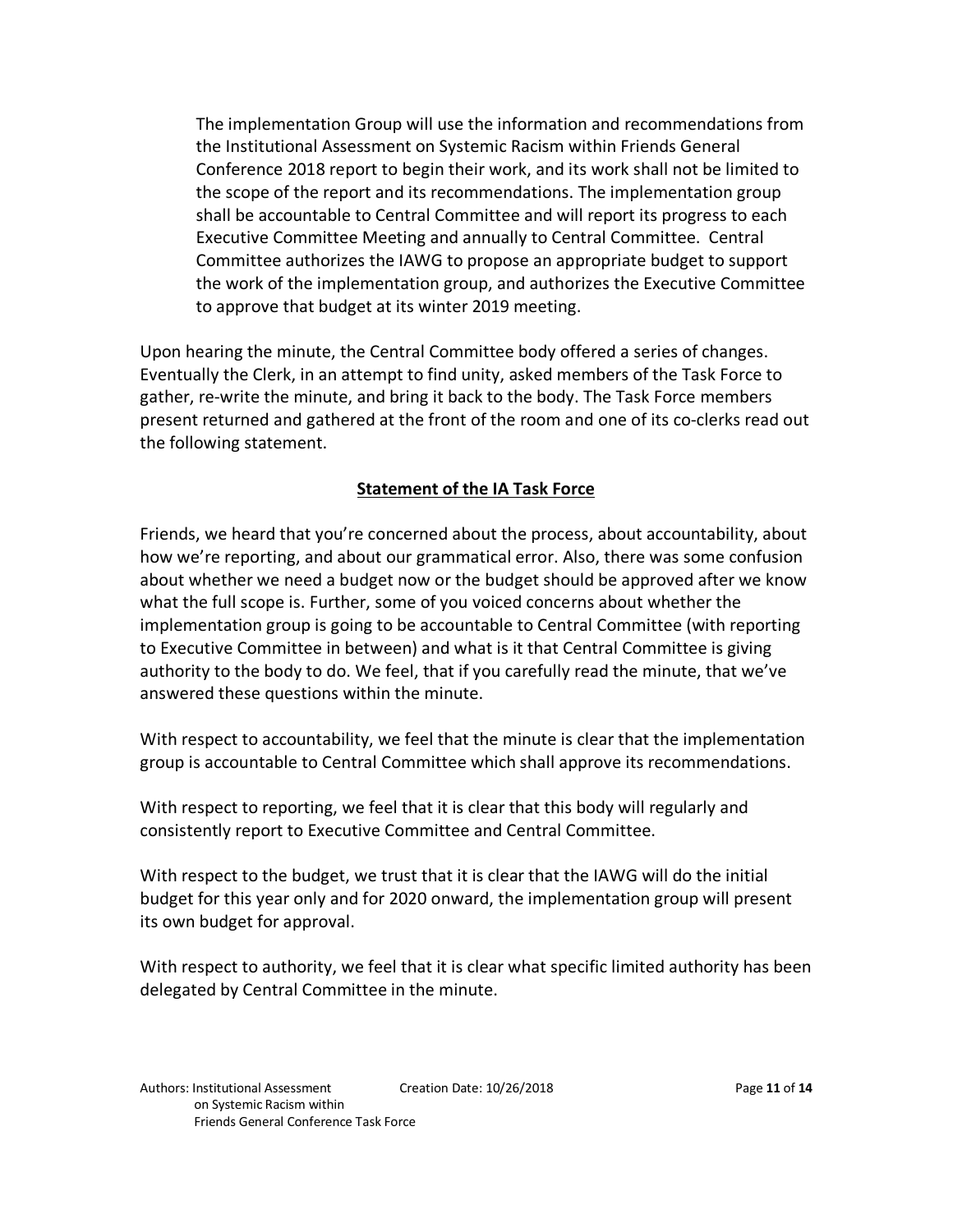With respect to our vision for change within the Religious Society of Friends, we note that we are all a part of the Religious Society of Friends, and when we move outside FGC circles we share what we learn here.

We carefully thought about each word in the minute, and so our considered decision is that the only change we propose to the minute is to correct the grammatical error with respect to the placement of white supremacy.

And now we wish to bring forward a new minute for approval, before we return to our revision to the previous minute.

#### **New Proposed Central Committee Minute**

Central Committee resolves that in all FGC decision-making processes beginning now with the FY 19 budget, each body shall answer the following query with respect to each decision, "How does this decision support FGC in its goal to transform into an actively anti-racist faith community?"

And we have made one change to the following sentence in our previous minute, to read as follows:

Consistent with the decision of Central Committee in 2017 to prioritize the work of antiracism, FGC commits to work to eliminate white supremacy within the Religious Society of Friends and model anti-racism, as we support the work of the implementation group.

*Both minutes were approved and the Task Force had one more thing to say.*

#### Our Lesson in White Supremacy Showing Up at Central Committee

The IATF shared a story at Central Committee from Jessica Vazquez Torres, an antiracism trainer, who led the anti-racism workshop at Central Committee. Jessica said a white Friend noted to her at the close of our last session,

"So, did you see that just happen? That is us – that is our Quaker white supremacy in action in our process. We tell you to bring us a big, beautiful expansive dream, and then through our process we will whittle it down for you and put it into a box."

*The IATF then shared with the body,*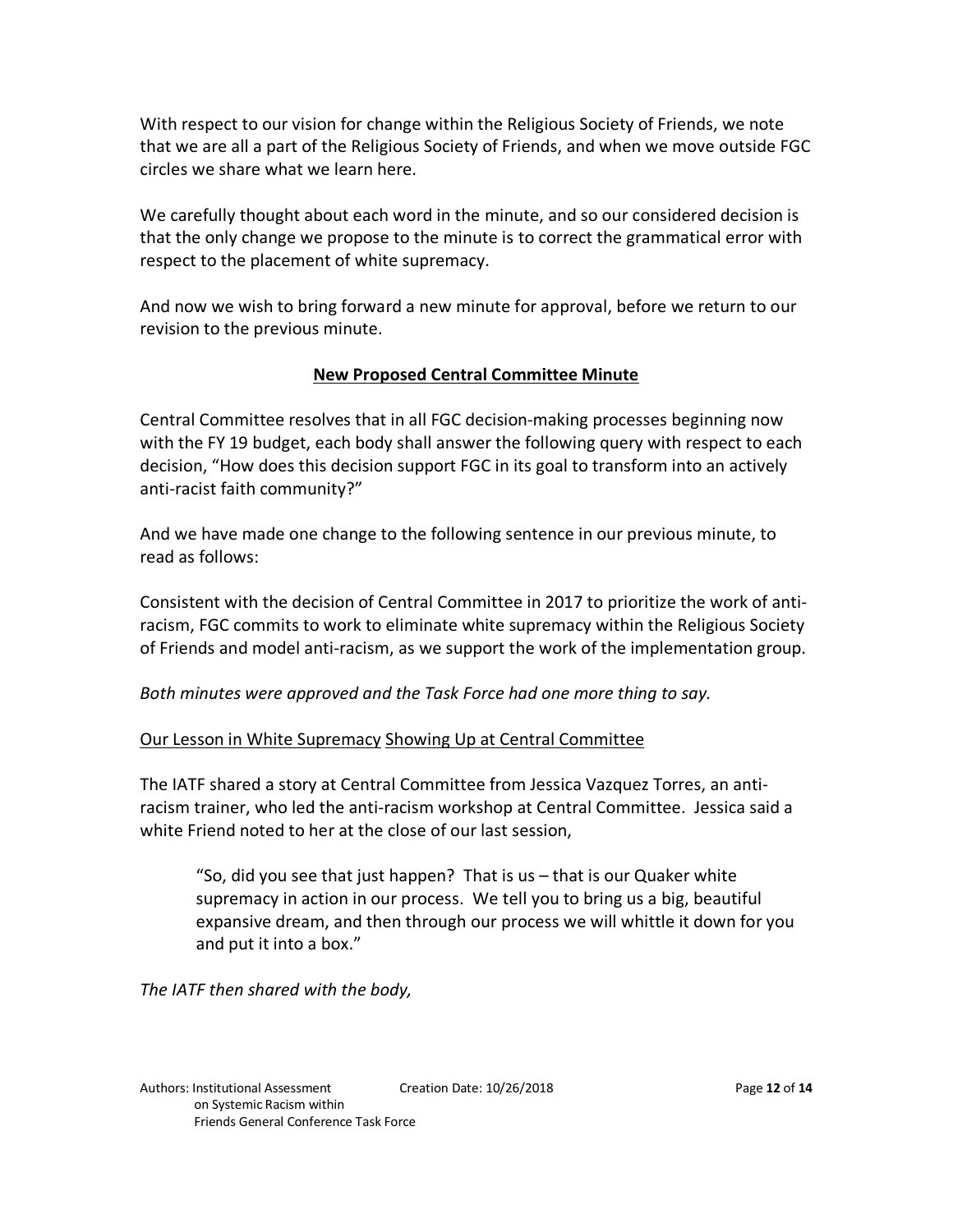"We are reflecting to the body what we just experienced. We brought you an expansive dream, and then you seek to control it, you seek to police it, and you say that you have no trust of the group appointed to do this work, and you are coming from a scarcity, either/or mindset."

Once the IATF held up a mirror to Central Committee, the micromanaging fell away and Friends' hearts were broken open, recognizing that indeed many of the concerns raised by the body had been addressed, all along, by the original minute.

Central Committee found unity and FGC has now affirmed its commitment to becoming an anti-racist organization through the processes and actions described in the minute and the summary report. This will be a multi-year process to uproot from within ourselves the on-going reality of white supremacy that spiritually harms us all.

While it is true that the body reached strong unity, it is also important to stress that the discernment at Central Committee was challenging for many Friends. This underscores the ways that even when we are largely united in moving forward, systemic racism inserts itself in a myriad of dispiriting ways.

As individuals, as an institution and as a religious body, we have much work to do and we are committed to doing it. Let us all, as Friends, be united in doing the hard work necessary to make manifest the Kingdom of God on earth. Let the Divine search us, to hold up the mirror, so that we, individually and as a body, might see Truth.

*Today many persons are attracted to the Religious Society of Friends because of its testimony against discrimination of all sorts, and are puzzled and upset to learn that the record is stained. Why bring that up? Is a common response. "That was in the past." But we live today with echoes of that past. In Philadelphia, and doubtless elsewhere as well, memories of past acts of discrimination linger among the black middle class, generation after generation, and deter present day trust.*

*Even more important, the lessons of the past can help us ask ourselves, "of what unconscious acts of discrimination are we guilty today? Do we expect, as our religious ancestors expected, that blacks joining our meetings abandon their cultural conditioning and accept without question the cultural conditioning of the dominant, white membership? Do we react negatively when Friends of African- American descent choose to meet separately to share common experiences? Are we willing to see*